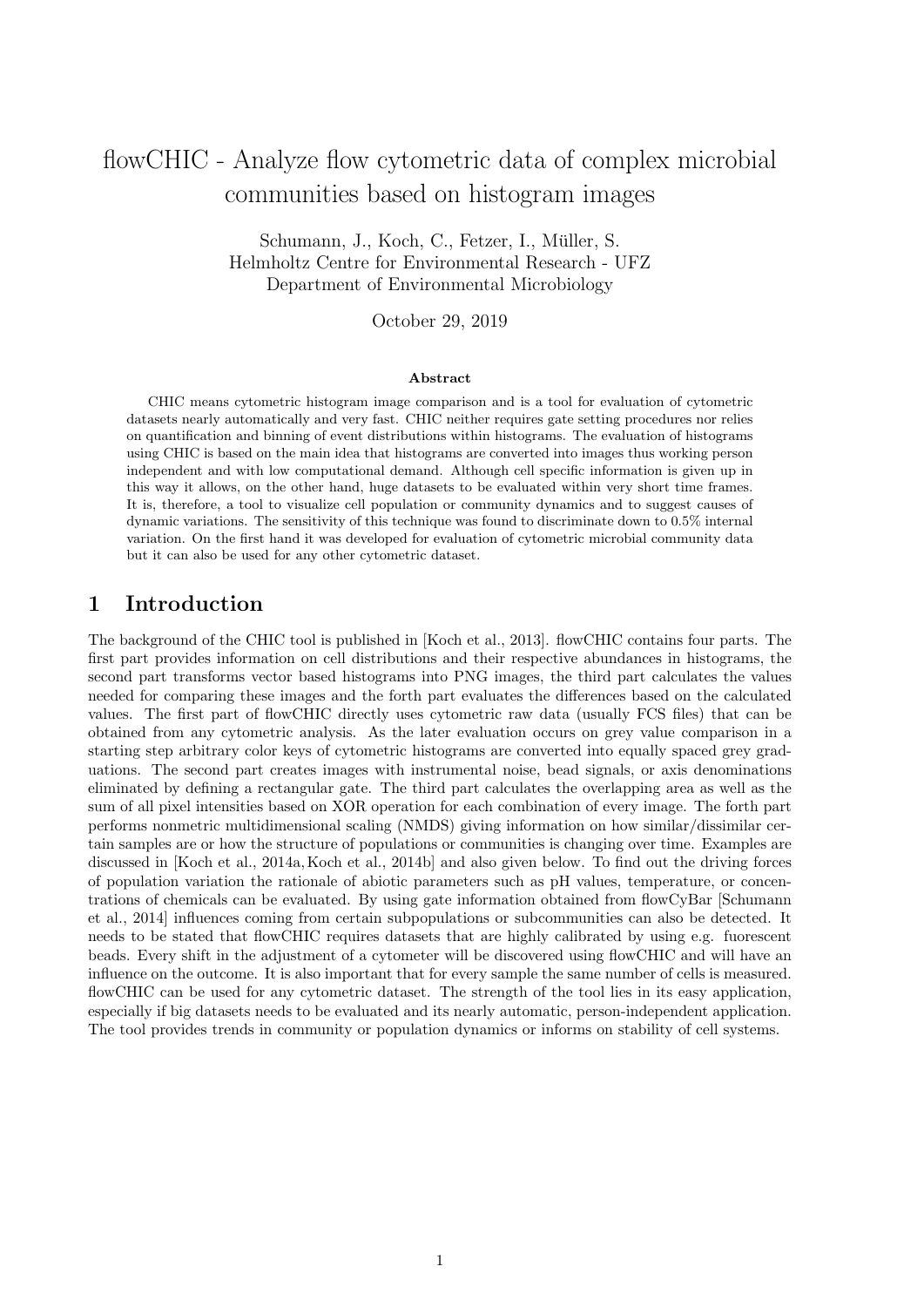### 2 Overview

- Creation of images from flow cytometric raw data The packages flowCore and ggplot2 are used for creating histogram images of flow cytometric raw data.
- Subsets of the histogram images A subset of each histogram is created to define the area containing only relevant information and exclude the noise.
- Image analysis with flowViz and EBImage The packages flowViz and EBImage are used for analysing the subset histogram images.
- Similarity calculation The similarities of the images are calculated using nonmetric multidimensional scaling (NMDS).

### 3 Details

### 3.1 Creation of images from flow cytometric raw data

flowCore and ggplot2 are used for creating images of flow cytometric raw data. After the folder containing the FCS files is set as working directory a list with all filenames is saved. The channels of interest are selected and the histogram images are created and saved as PNG image files in a new subfolder called "chic images". Note that only two channels are used for this approach. For the next step you need to look at the created images.

### 3.2 Subsets of the histogram images

Typically, cytometric measurements of microbial communities contain instrumental noise for instrumental adjustment. For the comparism of the samples the noise is not relevant. Ensuing from the created histogram images a rectangular region is defined to cut out the noise from each image. It is very important to set the boundaries correct which means that the selected region should only include relevant information. The boundaries are only set once so you should check if they are suitable for every image. The resulting subset images are saved as PNG image files in a new subfolder called "chic\_subset". To check the boundaries look at the images located in this subfolder.

### 3.3 Image analysis with flowViz and EBImage

At first, a list with all filenames of the subset histogram images is saved. The overlap and XOR images are calculated, the areas and intensities are returned and can be saved as text files. The overlap area describes the number of informative pixels of two images. The XOR operation highlights the differences between two images. This procedure is described more detailed in [\[Koch et al., 2013\]](#page-14-0).

### 3.4 Similarity calculation

The similarities found in the processed images are calculated using nonmetric multidimensional scaling. Therefore, a dissimilarity matrix is calculated based on the intensities of the XOR image and the overlap area fo every image pair. The results are shown as an NMDS plot. In addition, a cluster analysis can be performed to reveal samples with high similarities. For additional information see [\[Koch et al., 2013\]](#page-14-0).

### 4 Example data

For the next sections the FCS files that are included to the package and two datasets from the CHIC paper [\[Koch et al., 2013\]](#page-14-0) will serve as examples. These datasets are published on the FlowRepository online database. They can be downloaded from<https://flowrepository.org/id/FR-FCM-ZZ42> and from [http://flowrepository.org/id/FR-FCM-ZZ43.](http://flowrepository.org/id/FR-FCM-ZZ43) See the CHIC paper for more information about these datasets. At the bottom left corner you can download the FCS files of the corresponding dataset. For using the datasets save all the FCS files of one dataset in one folder. The FCS files that are included to the package are selected from the first dataset.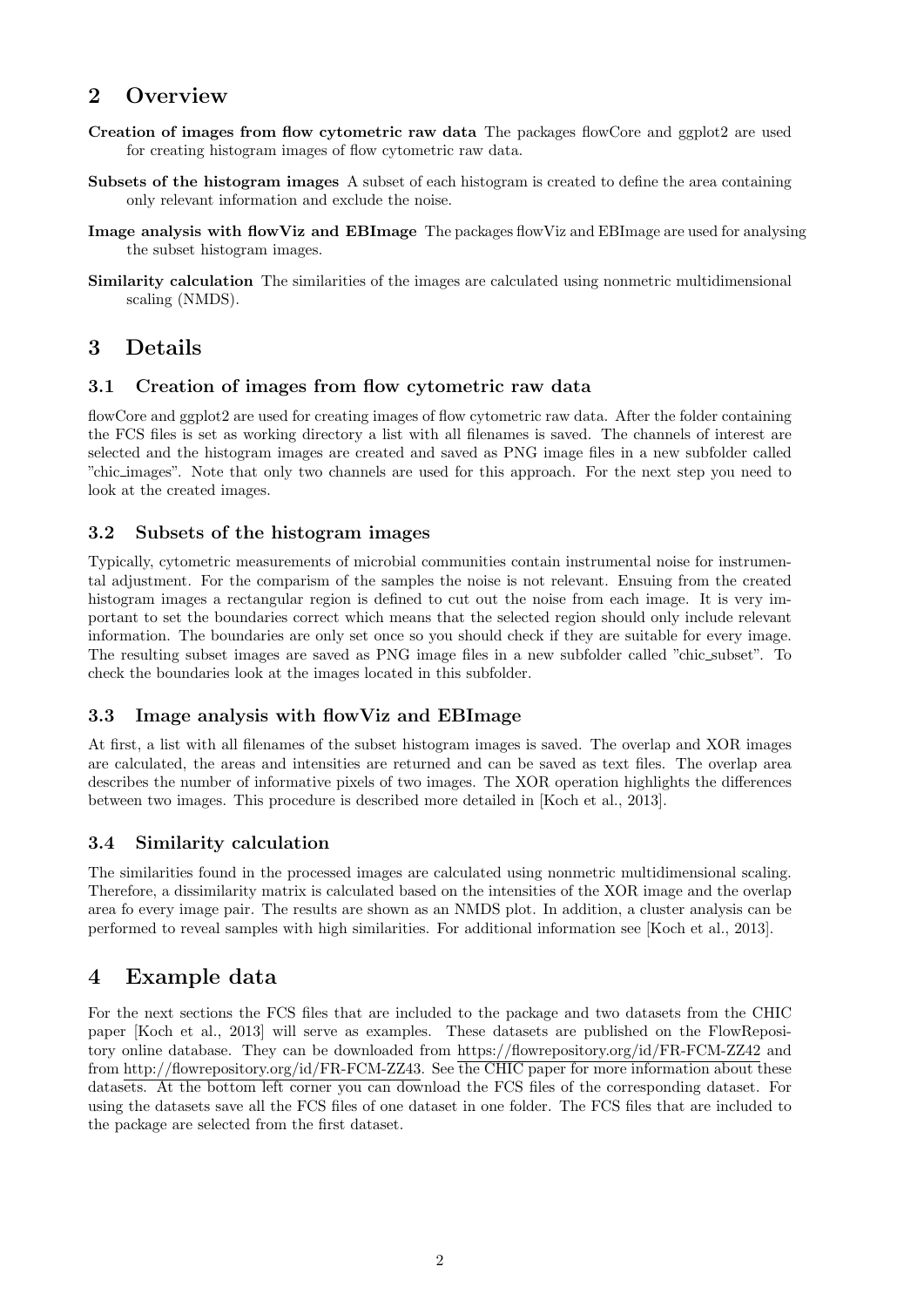### 5 Methods

This section gives an overview of the methods that are included in the package. For all parts the FCS files that are included to the package are used for demonstration. In the last part the results are also shown for the two downloadable datasets (see above).

### 5.1 Creating histogram images

First of all the package has to be loaded in R.

```
> # Load package
> library(flowCHIC)
```
For creating the histogram images the folder containing the FCS files should be set as working directory and a list with the filenames of all FCS files should be saved. In this example it is also shown how to create this list if you want to use the FCS files that are attached to this package. These files are also used for the next parts. Then the X parameter (channel 1) and Y parameter (channel 2) used for creating the histogram images have to be set. You can check the names of the parameters/channels of your FCS files in the following way:

```
> # Set the working directory to the path where your FCS files are located
> # Type the path into the quotes
> setwd("")
> # Or in Windows use
> setwd(choose.dir(getwd(), "Choose the folder containing the FCS files"))
> # Get a list of the filenames of the FCS files located in your working directory
> files <- list.files(getwd(),full=TRUE,pattern="*.fcs")
> # Get a list of the filenames of the FCS files included to the package
> files <- list.files(system.file("extdata",package="flowCHIC"),
+ full=TRUE,pattern="*.fcs")
> # Read the first FCS file as flowFrame
> frame <- read.FCS(files[1], alter.names=TRUE, transformation=FALSE)
> # Get a list of the parameter/channel names
> unname(frame@parameters@data$name)
```
Both parameters/channels are used for every FCS file. The default parameters/channels are "FS.Log" and "FL.4.Log". Note that the FCS files included to this package only contain the channels "FS.Log" and "FL.4.Log". Maybe there are some warning messages printed to the R console. They have no effect on the results.

```
> # Create the histogram images using default parameters
> fcs_to_img(files)
> # Create the histogram images using different channels
> # Not working for the FCS files attached to the package
> fcs_to_img(files,ch1="SS.Log",ch2="FL.1.Log")
```
A new subfolder called "chic images" is created in the working directory containing the histogram images of all FCS files.

### 5.2 Creating subsets of histogram images

For creating the subsets the list with the filenames of the FCS files from section 5.1 is used again. Now, a rectangular region is defined to cut out the noise from each image. Therefore, the parameters "x\_start" (default=0), "x\_end" (default=4095), "y\_start" (default=0) and "y\_end" (default=4095) are used to set the boundaries. The default values of the rectangular gate represent the whole histogram image if the values of the parameters/channels are stored on log scale. Again, the parameters/channels for creating the subset images are set. They should be equal to the parameters/channels used for creating the histogram images in section 5.1.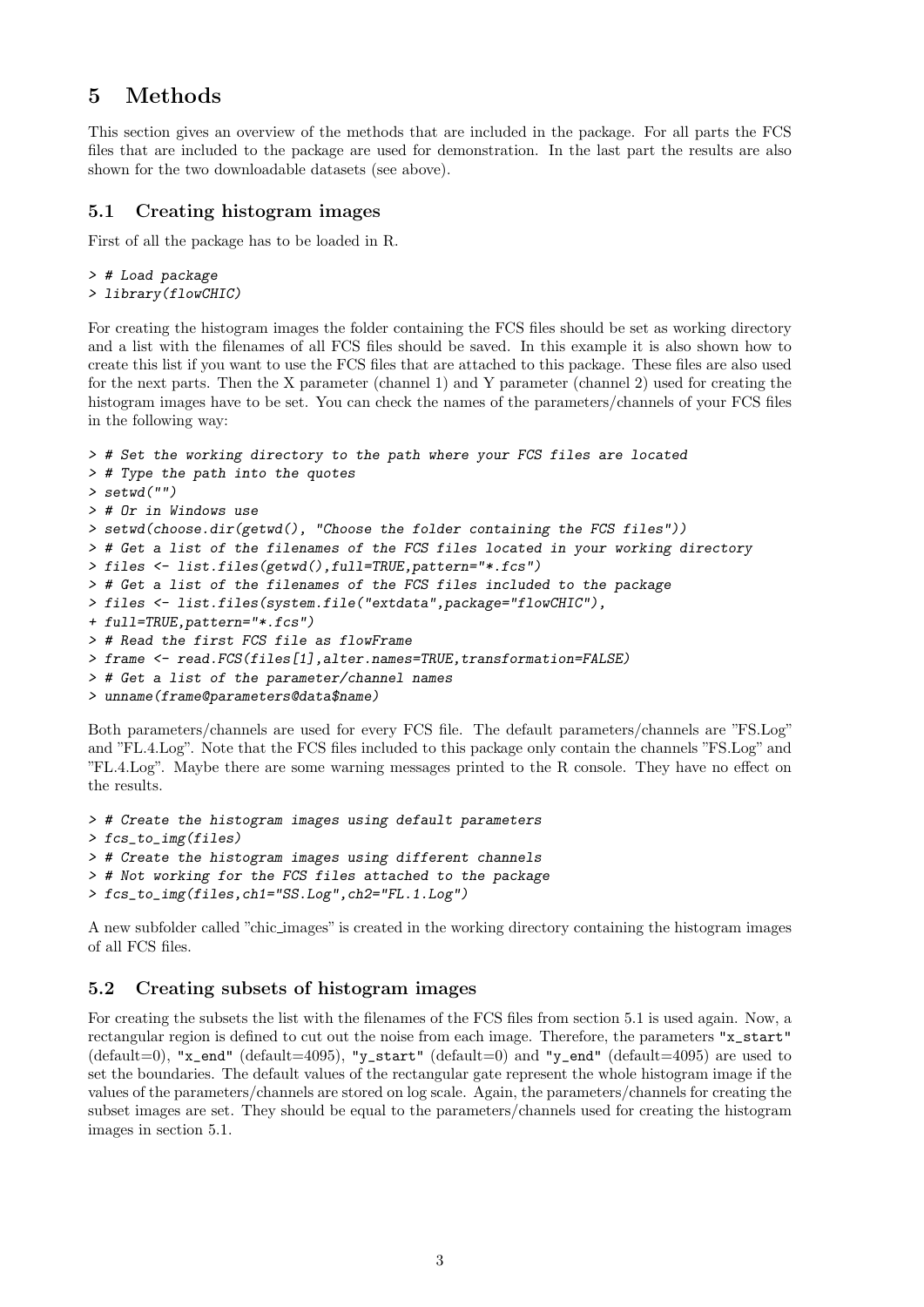> # Create the histogram image subsets using default parameters > img\_sub(files,ch1="FS.Log",ch2="FL.4.Log")

A new folder called "chic subset" containing the subset histogram images of all FCS files is created in the working directory.

The boundaries are changed to create subset images that only contain relevant information (see section 3.2). The parameters "xbin" and "maxv" can be changed in this part, too. "xbin" describes the number of bins within the histogram and can be seen as the resolution of the data values. The default value (128) is taken over from [\[Koch et al., 2013\]](#page-14-0). The default value will probably work for most measurements recorded under similar settings (diverse microbial community, 200.000 to 250.000 recorded events). For very different applications see [\[Koch et al., 2013\]](#page-14-0) for a possible way of optimizing the resolution. "maxv" describes the maximal value of the expressions within the histogram that is set to the highest color value (black). This parameter depends on the data and may be adapted. Usually, we are working with samples containing a very high number of events and very different distributions regarding to the abundance of a subcommunity. The default value (200) works well in this case. If the distributions are more similar this value should be decreased. In practice, values between 130 and 200 revealed the best results.

```
> # Create the histogram images using different boundaries for the x/y axis
```
- > # and a different value for the maximal value set to black
- > # These values work well for the first downloadable dataset and
- > # the FCS files included to the package
- > img\_sub(files,x\_start=200,x\_end=3500,y\_start=1000,y\_end=3000,maxv=160)

### 5.3 Image analysis

At first, save the filenames of all subset image files as a list. The next method calculates the overlap and XOR images for each combination of every image from this list. To continue with the next part save the returned values as a list called "results".

```
> # Save the names of all subset images as a list
> subsets <- list.files(path=paste(getwd(),"chic_subset",sep="/"),full=TRUE,pattern="*.png")
> # Calculate overlap and XOR images and write values to two new files
> results<-calculate_overlaps_xor(subsets)
```
You can also save the calculated values to text files.

```
> # Save the names of all subset images as a list
> subsets <- list.files(path=paste(getwd(),"chic_subset",sep="/"),full=TRUE,pattern="*.png")
> # Calculate overlap and XOR images and write values to two new files
> calculate_overlaps_xor(subsets,verbose=TRUE)
```
Two files called "Results\_overlaps.txt" and "Results\_xor.txt" are created in the working directoy. The file "Results\_overlaps.txt" contains the number of pixel within the overlapping area for each combination of every subset histogram image. The file "Results\_xor.txt" contains the sum of all pixel values of the XOR images for each combination of every subset histogram image. These are the same values that are returned and saved to the list "results" in the example before.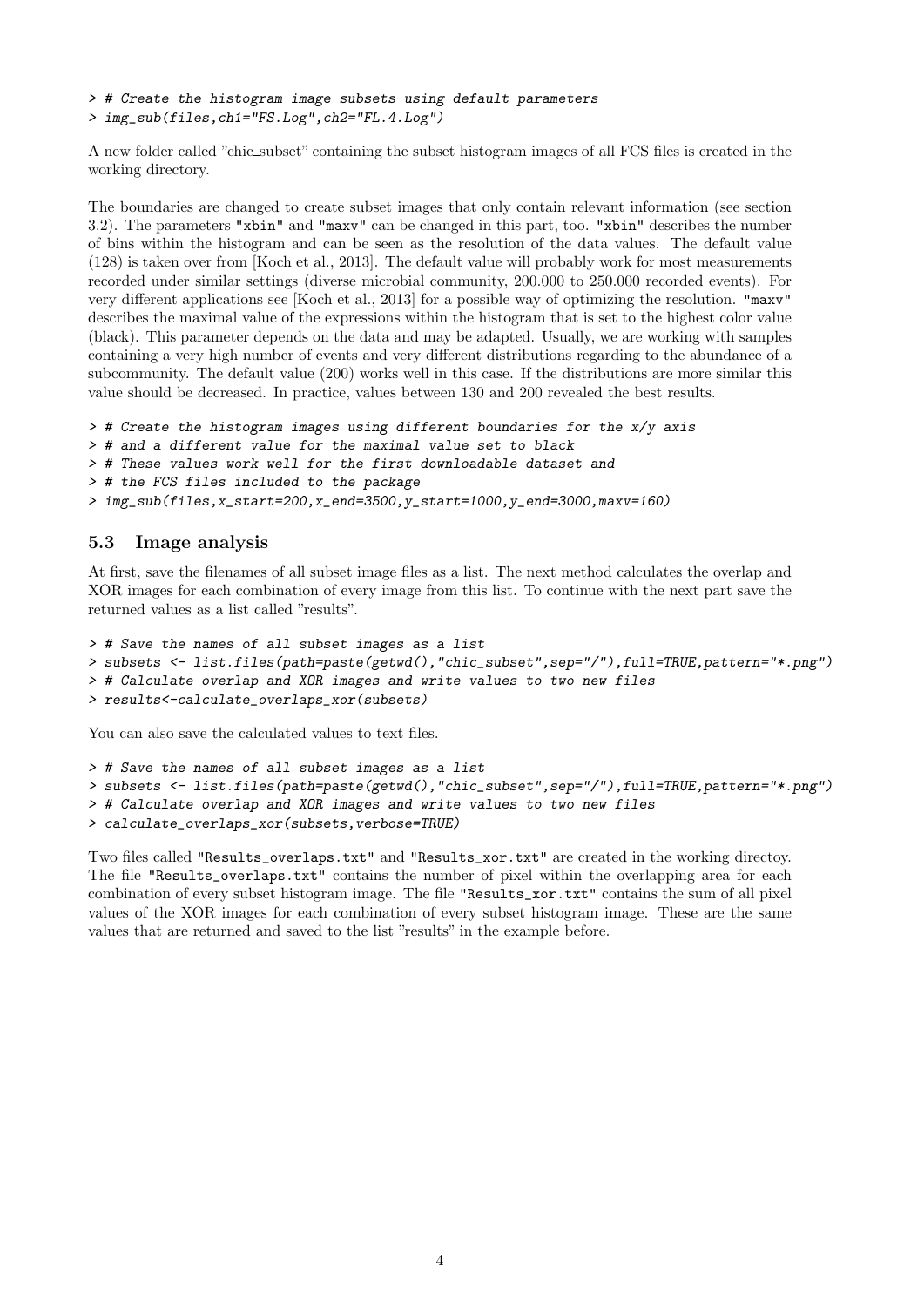### 5.4 Calculating the similarities

The last part includes the calculation of the similarities found in the histogram images of cytometric data. NMDS (nonmetric multidimensional scaling) is a mathematical technique to visualize the distances between the samples. The distances within the plot are used to be in accordance with the dis-/similarities of the respective samples. For more details see [\[Koch et al., 2013\]](#page-14-0). After finishing the previous part you can use the values saved to the returned list called "results" or you can read the created text files in R. Use the retuned values to show the similarities of these 3 samples. A NMDS plot is displayed using the names of the samples as data point texts. By default the plotting symbols are black circles. The position of the text is below the data points. The order and the number of the samples is printed to the R console.

```
> # Show a NMDS plot of the samples
> plot_nmds(results$overlap,results$xor)
```
If you saved the values as text files you first have to read them in R.

```
> # Type the filename of the overlap data (including extension) into the quotes
> Results_overlaps<-read.table("Results_overlaps.txt",header=TRUE,sep="\t")
> # Type the filename of the XOR data (including extension) into the quotes
> Results_xor<-read.table("Results_xor.txt",header=TRUE,sep="\t")
```
Then you can use them to to create the NMDS plot as well.

```
> # Show a NMDS plot of the samples
> plot_nmds(Results_overlaps,Results_xor)
```
The attached datasets Results\_overlaps and Results\_xor contain the same values and are used to show the result.

The content of Results overlaps looks as follows:

| Label                                           | Area  |
|-------------------------------------------------|-------|
| overlap_BCK_30_Sep_11_21_&_BCK_30_Sep_11_30.png | 51941 |
| overlap_BCK_30_Sep_11_21_&_BCK_30_Sep_11_77.png | 51625 |
| overlap_BCK_30_Sep_11_30_&_BCK_30_Sep_11_77.png | 50736 |

Table 1: Content of Results overlaps

The content of Results xor looks as follows:

| Label                                           | IntDen    |
|-------------------------------------------------|-----------|
| overlap_BCK_30_Sep_11_21_&_BCK_30_Sep_11_30.png | 390644010 |
| overlap_BCK_30_Sep_11_21_&_BCK_30_Sep_11_77.png | 347357340 |
| overlap_BCK_30_Sep_11_30_&_BCK_30_Sep_11_77.png | 313110630 |

Table 2: Content of Results xor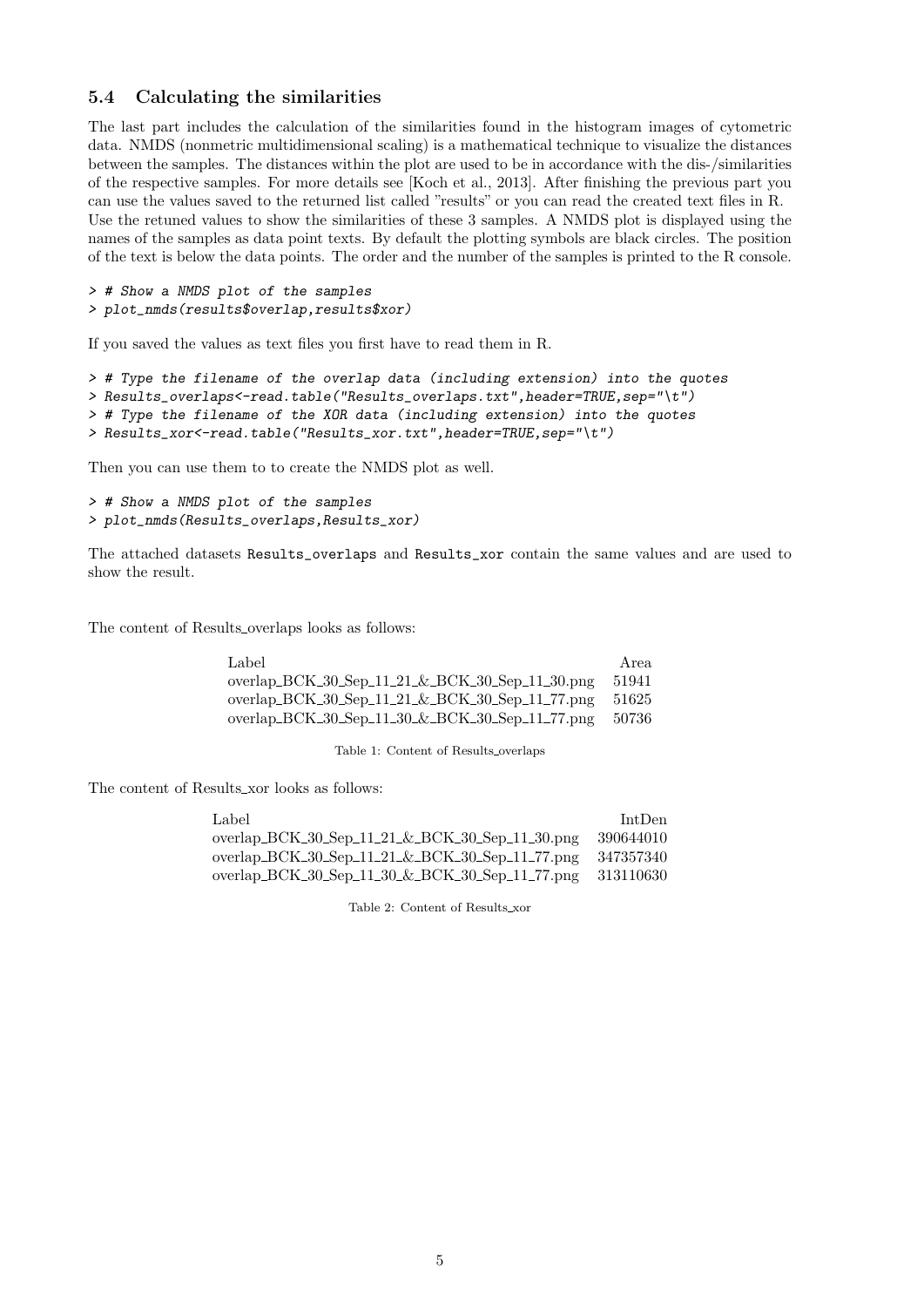

- > data(Results\_xor)
- > # Show a NMDS plot of the samples
- > plot\_nmds(Results\_overlaps,Results\_xor)



Figure 1: NMDS plot of the samples included to the package using default parameters

Instead of the default parameters the plotting symbols can be changed e.g. to red triangles. The text can be set above the data points and a title can be added to the plot.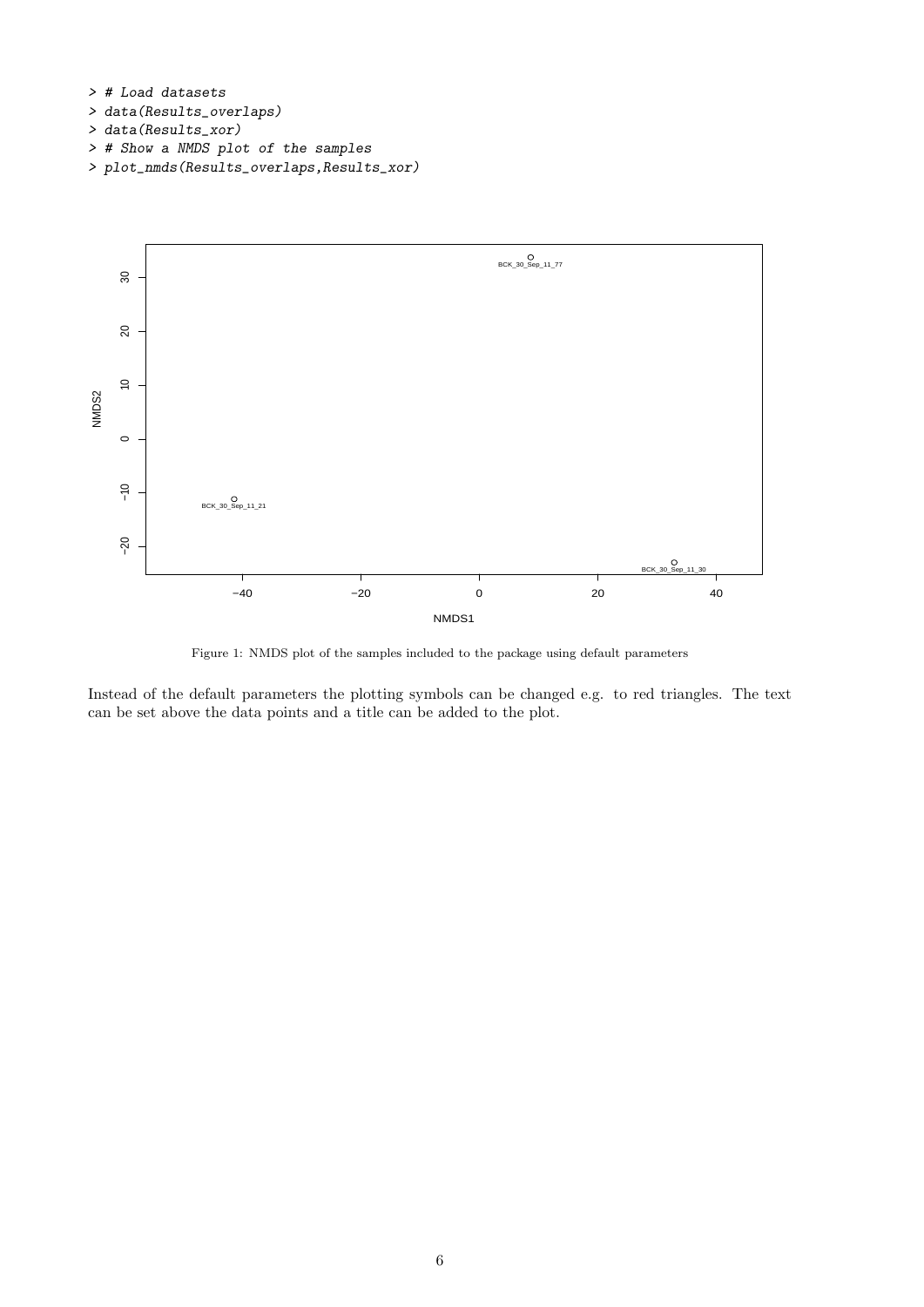#### > # Change default parameters

> plot\_nmds(Results\_overlaps,Results\_xor,main="NMDS plot",pos=3,pch=2,col\_nmds="red")



Figure 2: NMDS plot of the samples included to the package using different parameters

In the following the datasets Results\_overlaps\_mix, Results\_xor\_mix, Results\_overlaps\_incol and Results\_xor\_incol are used for demonstration and the influence of different parameter settings of the method on the resulting NMDS plot (e.g. groups, colors). The 4 datasets are attached to the package.

Results\_overlaps\_mix and Results\_xor\_mix contain the results after performing the last three steps on the first downloadable dataset. Results\_overlaps\_incol and Results\_xor\_incol contain the results after performing the last three steps on the second downloadable dataset. For the second dataset the boundaries for creating the subset histogram images were adapted. The contents of these datasets (excerpts) are shown before the plots.

### 7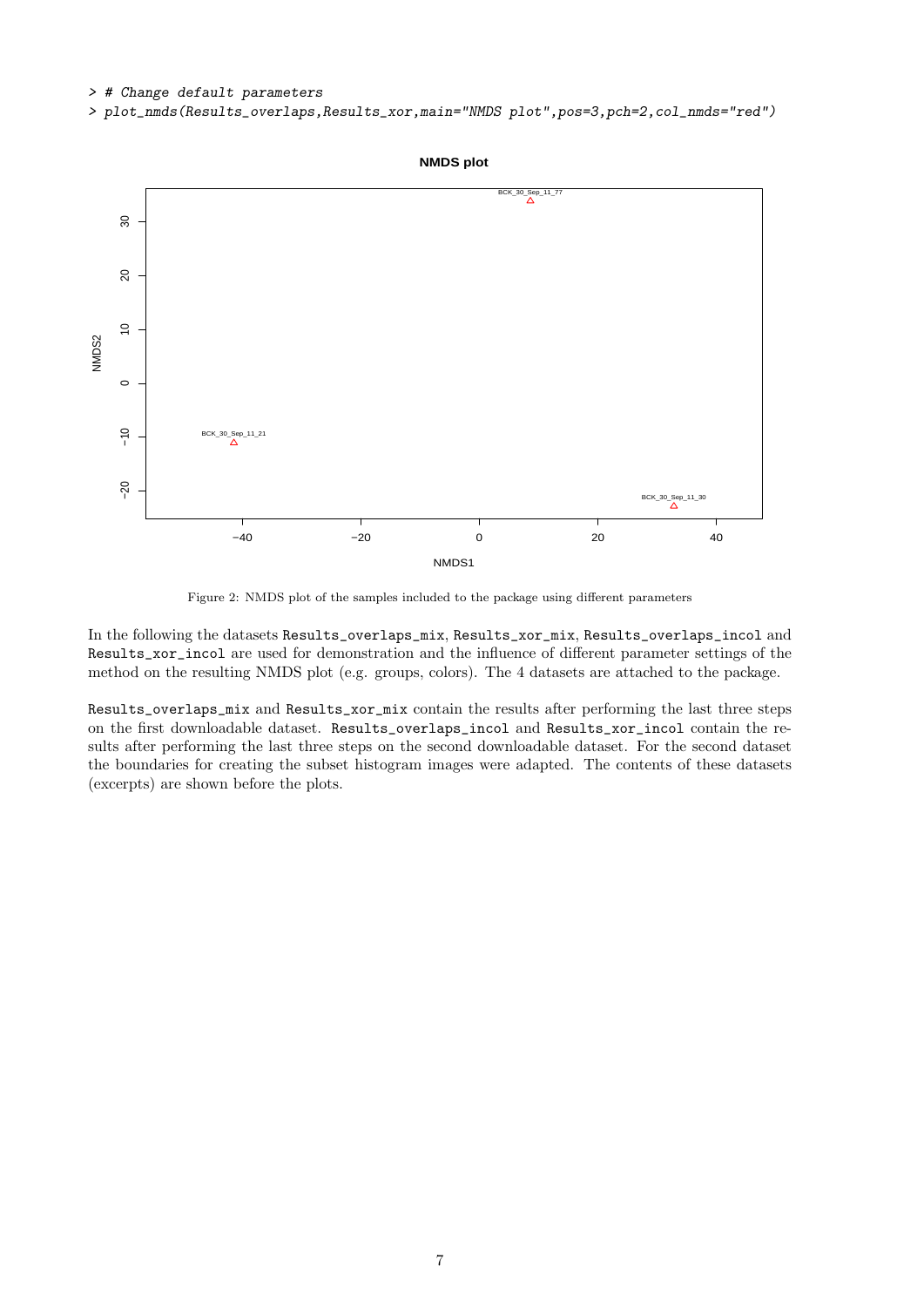```
> # Load dataset
> data(Results_overlaps_mix)
> # Show data (first five lines)
> Results_overlaps_mix[1:5,]
                                              Label Area
1 overlap_BCK_30_Sep_11_100_&_BCK_30_Sep_11_101.png 46359
2 overlap_BCK_30_Sep_11_100_&_BCK_30_Sep_11_102.png 46526
3 overlap_BCK_30_Sep_11_100_&_BCK_30_Sep_11_103.png 46577
4 overlap_BCK_30_Sep_11_100_&_BCK_30_Sep_11_104.png 46629
5 overlap_BCK_30_Sep_11_100_&_BCK_30_Sep_11_105.png 46573
> # Load dataset
> data(Results_xor_mix)
> # Show data (first five lines)
> Results_xor_mix[1:5,]
                                          Label IntDen
1 xor_BCK_30_Sep_11_100_&_BCK_30_Sep_11_101.png 142388910
2 xor_BCK_30_Sep_11_100_&_BCK_30_Sep_11_102.png 322747110
3 xor_BCK_30_Sep_11_100_&_BCK_30_Sep_11_103.png 325748070
4 xor_BCK_30_Sep_11_100_&_BCK_30_Sep_11_104.png 325175130
5 xor_BCK_30_Sep_11_100_&_BCK_30_Sep_11_105.png 275680440
```
> # Plot

> plot\_nmds(Results\_overlaps\_mix,Results\_xor\_mix)



Figure 3: NMDS plot of the samples of the first dataset using default parameters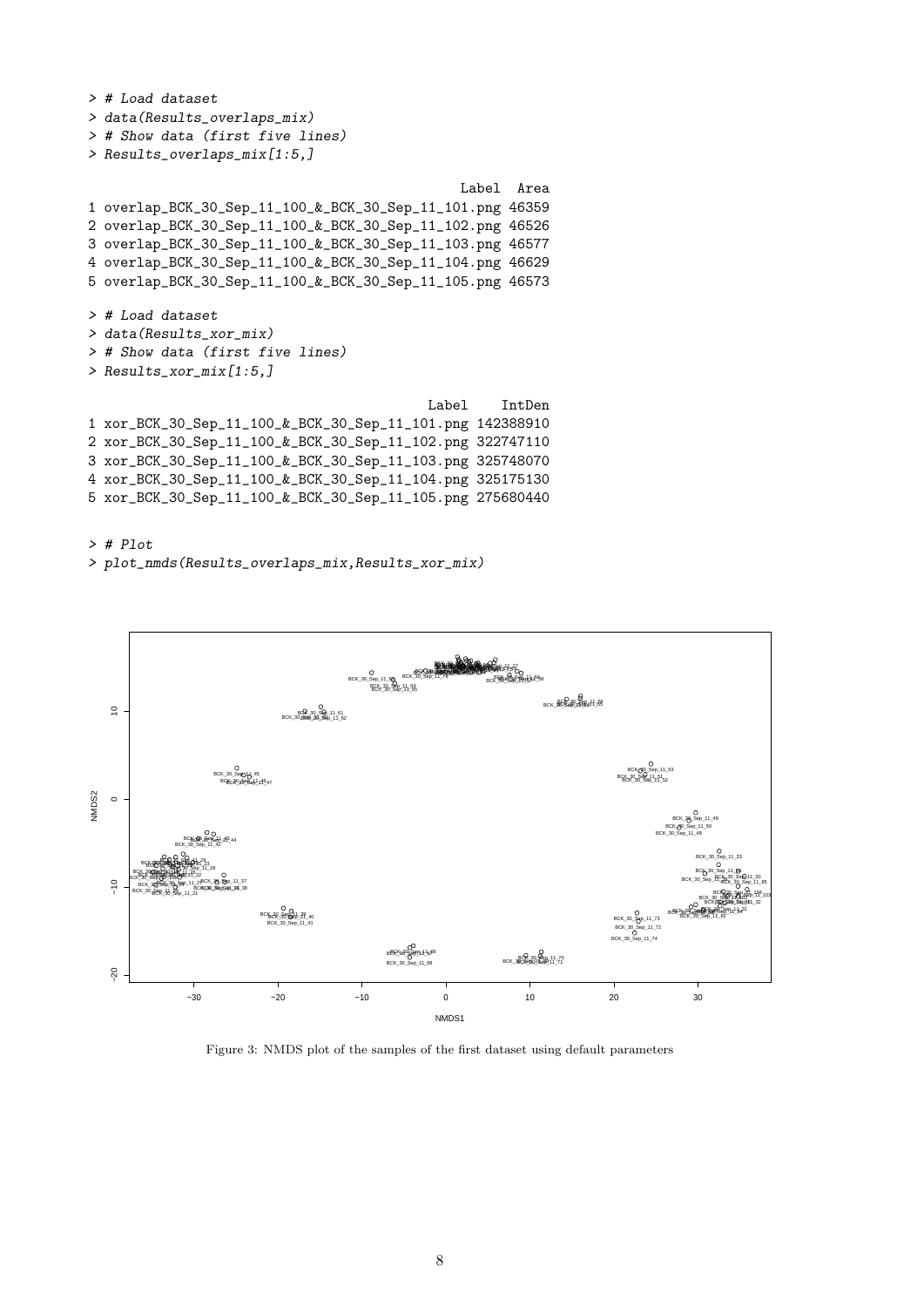```
> # Load dataset
> data(Results_overlaps_incol)
> # Show data (first five lines)
> Results_overlaps_incol[1:5,]
                 Label Area
1 overlap_S1_&_S10.png 48168
2 overlap_S1_&_S11.png 48114
3 overlap_S1_&_S12.png 50115
4 overlap_S1_&_S13.png 52019
5 overlap_S1_&_S14.png 50615
> # Load dataset
> data(Results_xor_incol)
> # Show data (first five lines)
> Results_xor_incol[1:5,]
             Label IntDen
1 xor_S1_&_S10.png 152087580
2 xor_S1_&_S11.png 153945000
3 xor_S1_&_S12.png 152040870
4 xor_S1_&_S13.png 135726840
5 xor_S1_&_S14.png 151484040
```
> # Plot > plot\_nmds(Results\_overlaps\_incol,Results\_xor\_incol)



Figure 4: NMDS plot of the samples of the second dataset using default parameters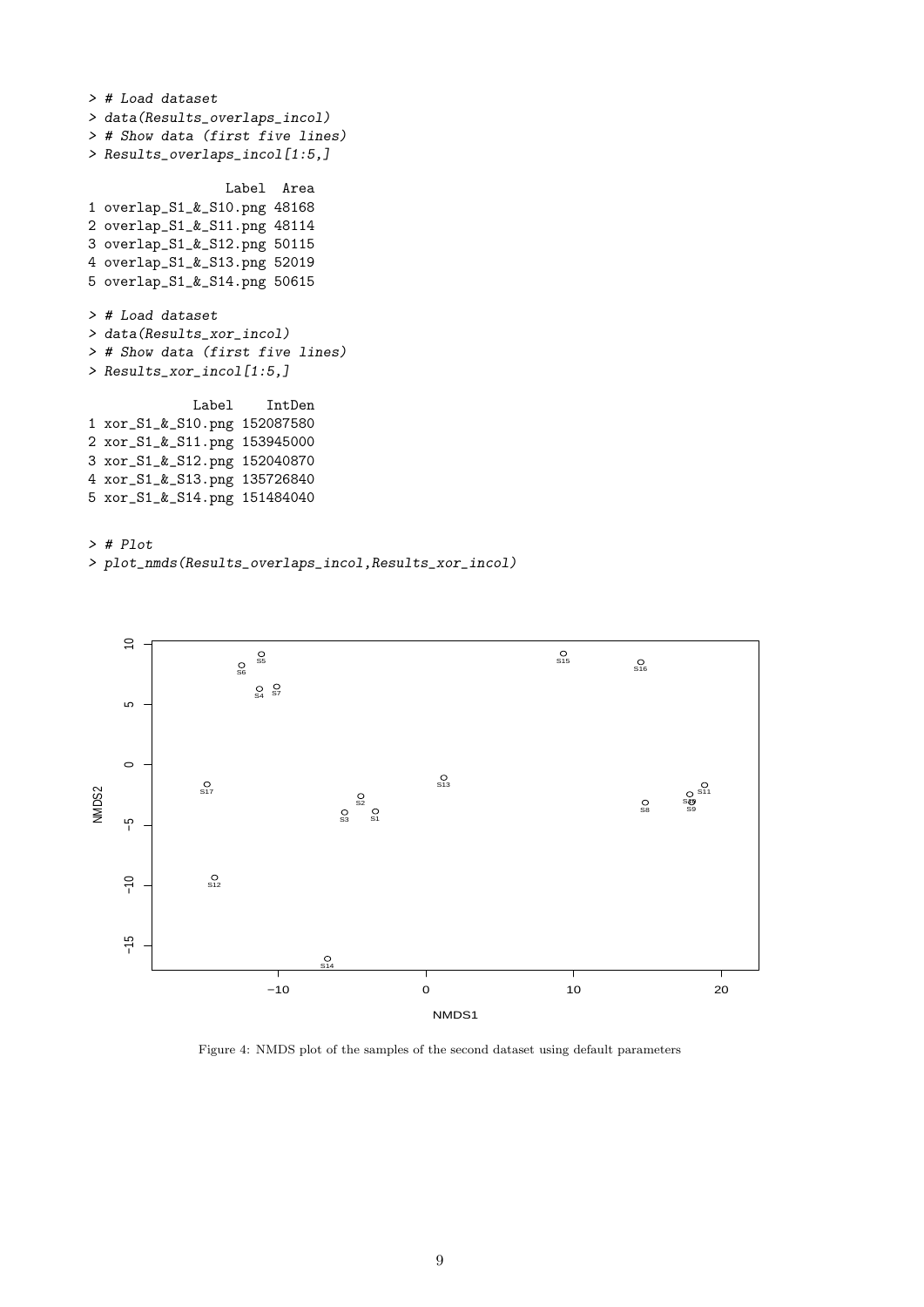The samples can be classified into groups manually. Therefore, every sample has to be assigned to one group. In this example 17 samples are assigned to three different groups using the data frame groups. The data frame looks as follows:

> # Create data frame with group assignments

```
> groups<-data.frame("groups"=c(15,19,19,19,15,22,19,15,22,15,15,22,22,22,22,19,19))
```

|    | groups |
|----|--------|
| 1  | 15     |
| 2  | 19     |
| 3  | 19     |
| 4  | 19     |
| 5  | 15     |
| 6  | 22     |
| 7  | 19     |
| 8  | 15     |
| 9  | 22     |
| 10 | 15     |
| 11 | 15     |
| 12 | 22     |
| 13 | 22     |
| 14 | 22     |
| 15 | 22     |
| 16 | 19     |
| 17 | 19     |

Table 3: Group assignments

This data frame has seventeen entries and describes the assignment of every sample to one group (three groups overall in this example). Every sample is assigned to one value (1-25) so the same value means the same group. Up to 25 groups are possible (as only 25 plotting symbols are available).

It is also possible to read a text file containing as many lines as samples whereas every line contains one value that assigns the sample to the respective group. The samples can be grouped by e.g. treatment, day of sampling or personal preferences. Always make sure to check the order of the samples. The order and the number of the samples is printed to the R console after calling the plot\_nmds() method.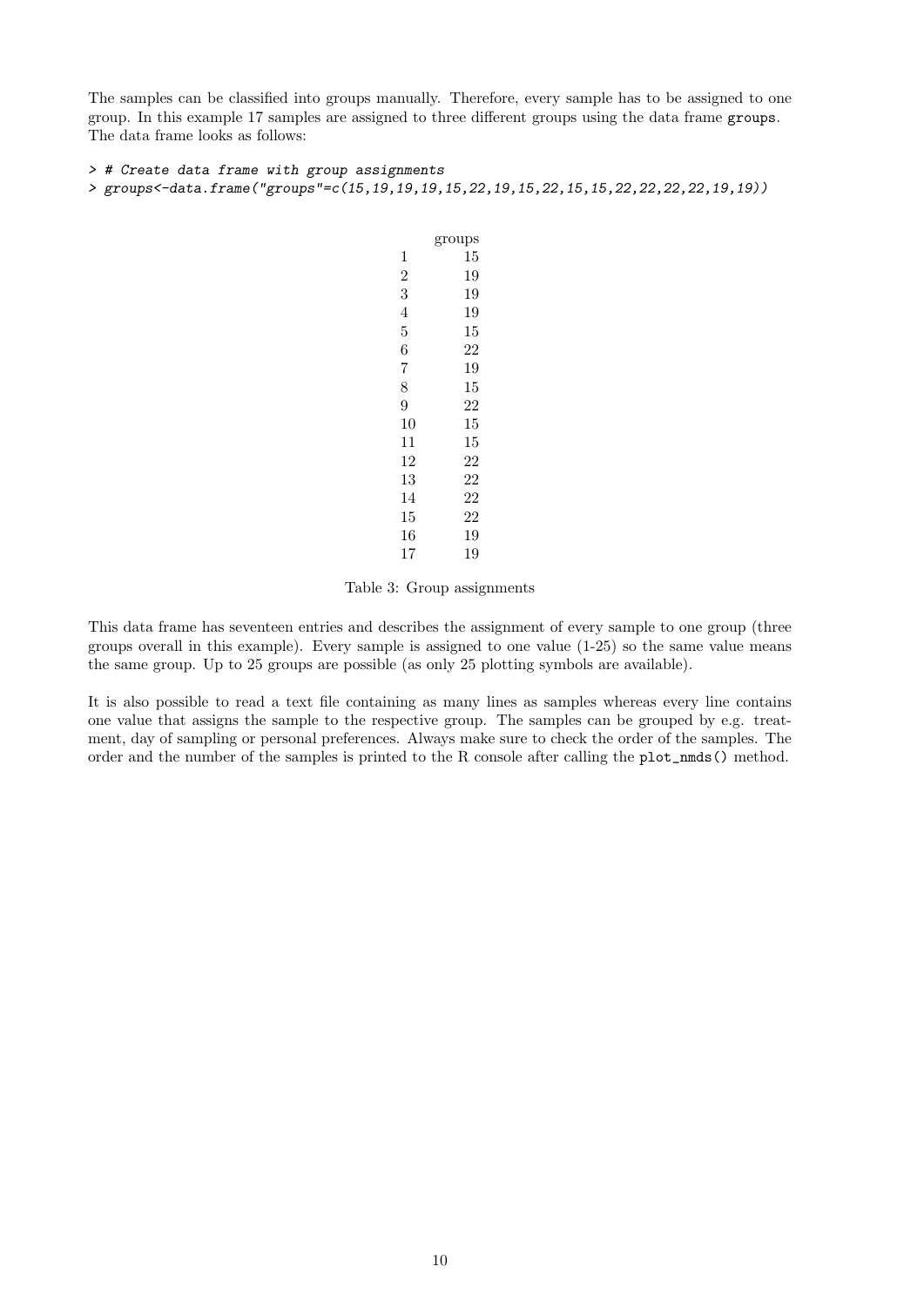> # Plot > plot\_nmds(Results\_overlaps\_incol,Results\_xor\_incol,group=groups)



Figure 5: NMDS plot of the samples of the second dataset with group assignment

In addition, abiotic parameters/gate information can be added to the NMDS plot suggesting the differences found within the plot. In this example the attached dataset abiotic\_incol is used for demonstration. This dataset contains experimental data for every sample. The content looks as follows (excerpt):

```
> # Load dataset
> data(abiotic_incol)
> # Show data (first five lines)
> abiotic_incol[1:5,]
 sample acetate methanol pH inoculumA inoculumB
1 S1 1 0 7 1 0
2 S10 0 1 8 1 0
3 S11 0 1 8,5 1 0
4 S12 0 1 7,5 1 0
```
5 S13 1 0 7,5 1 0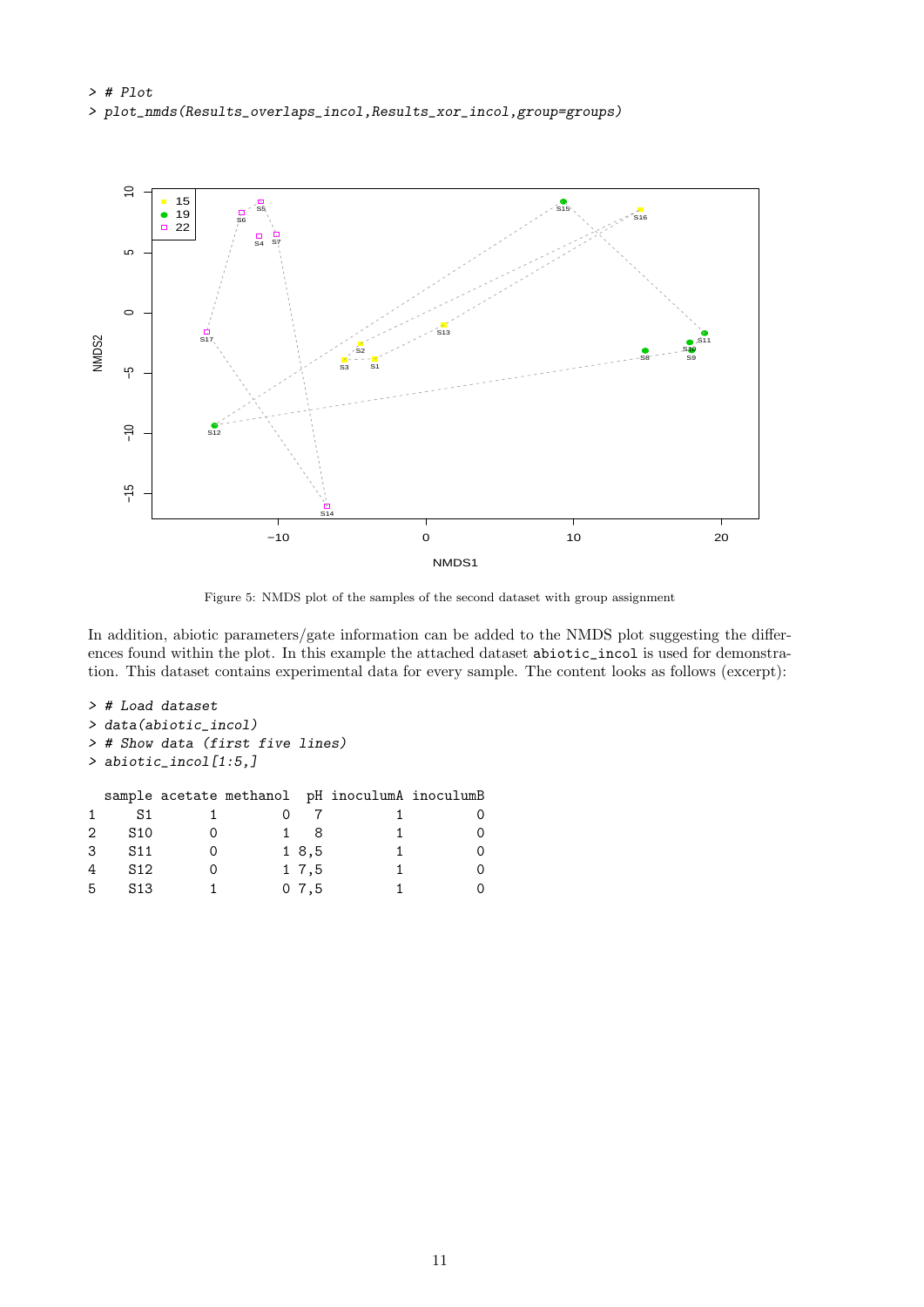It is important that the order and the number of the lines are identical to the order and the number of the samples printed in R. Otherwise, the output will be wrong since association of abiotic data with their samples will fail. The significance level p is set to 0.05 and the color used for plotting is set to "magenta" by default. If p is changed to 1 all abiotic parameters will be shown.

#### > # Plot

```
> plot_nmds(Results_overlaps_incol,Results_xor_incol,
+ abiotic=abiotic_incol[,-1])
```


Figure 6: NMDS plot of the samples of the second dataset with abiotic parameters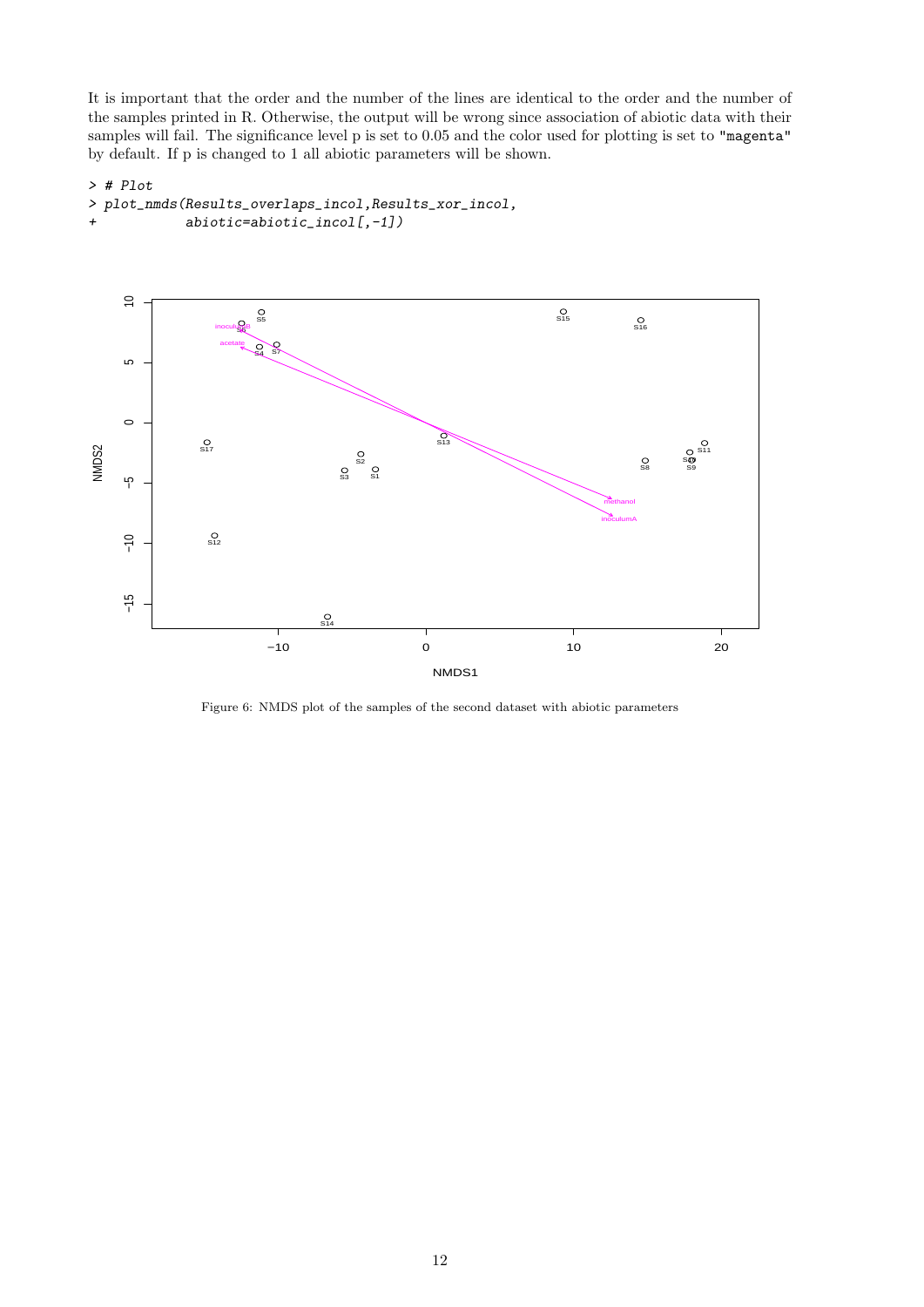Grouping and plotting abiotic parameters/gate information can be combined in one plot.

#### > # Plot

```
> plot_nmds(Results_overlaps_incol,Results_xor_incol,group=groups,abiotic=abiotic_incol[,-1])
```


Figure 7: NMDS plot of the samples of the second dataset with group assignment and abiotic parameters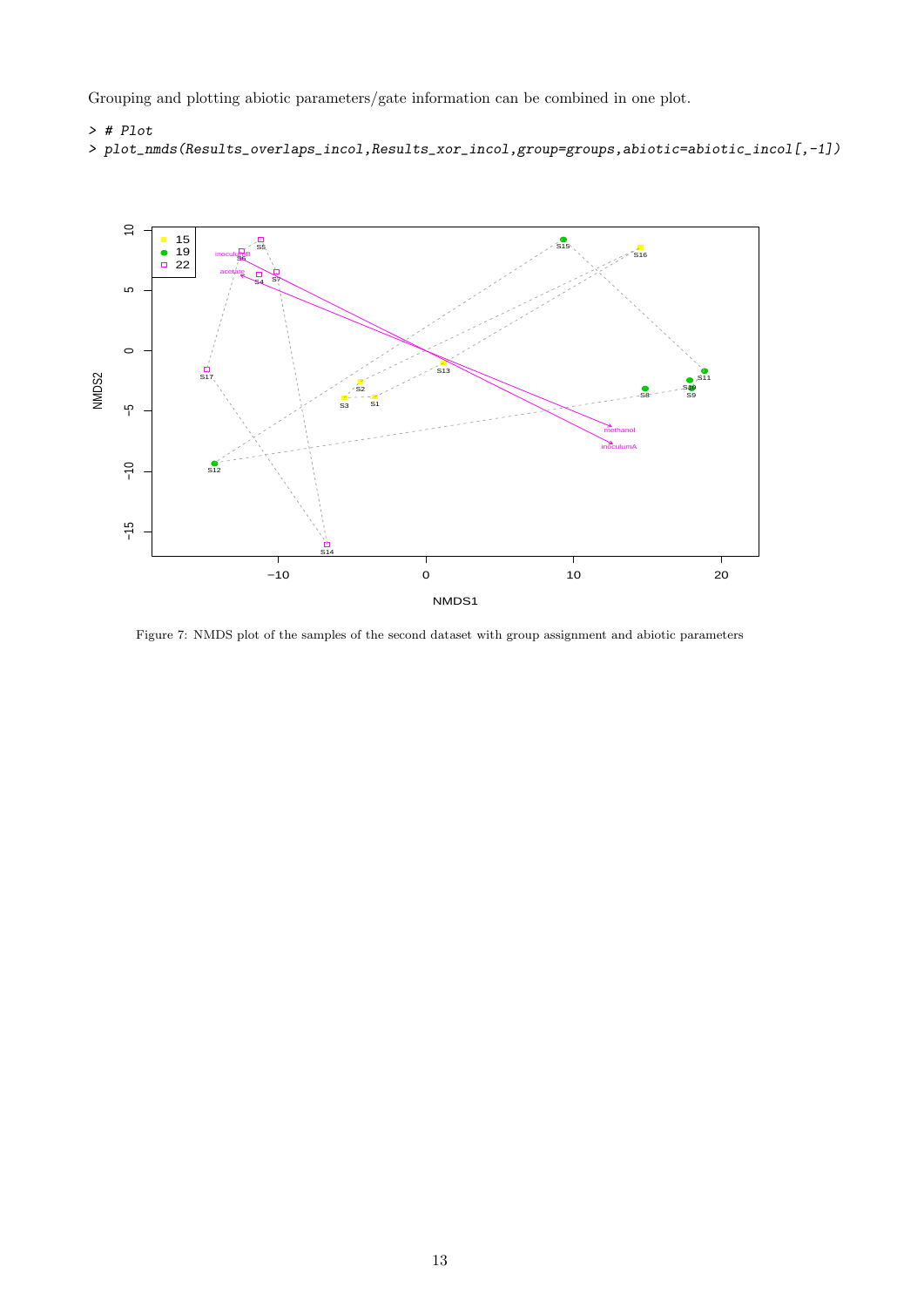Now, the legend is placed to the top right corner of the plot, the color of the arrows is changed to "darkred" and the maximum p-value is set to 0.01. All abiotic parameters less or equal the maximum p-value are added to the plot. Small variations are possible because the results of the NMDS plot vary slightly everytime the method is called.

```
> # Plot
```

```
> plot_nmds(Results_overlaps_incol,Results_xor_incol,group=groups,
+ legend_pos="topright",abiotic=abiotic_incol[,-1],
+ p.max=0.01,col_abiotic="darkred")
```


Figure 8: NMDS plot of the samples of the second dataset with group assignment, abiotic parameters and changed plotting parameters